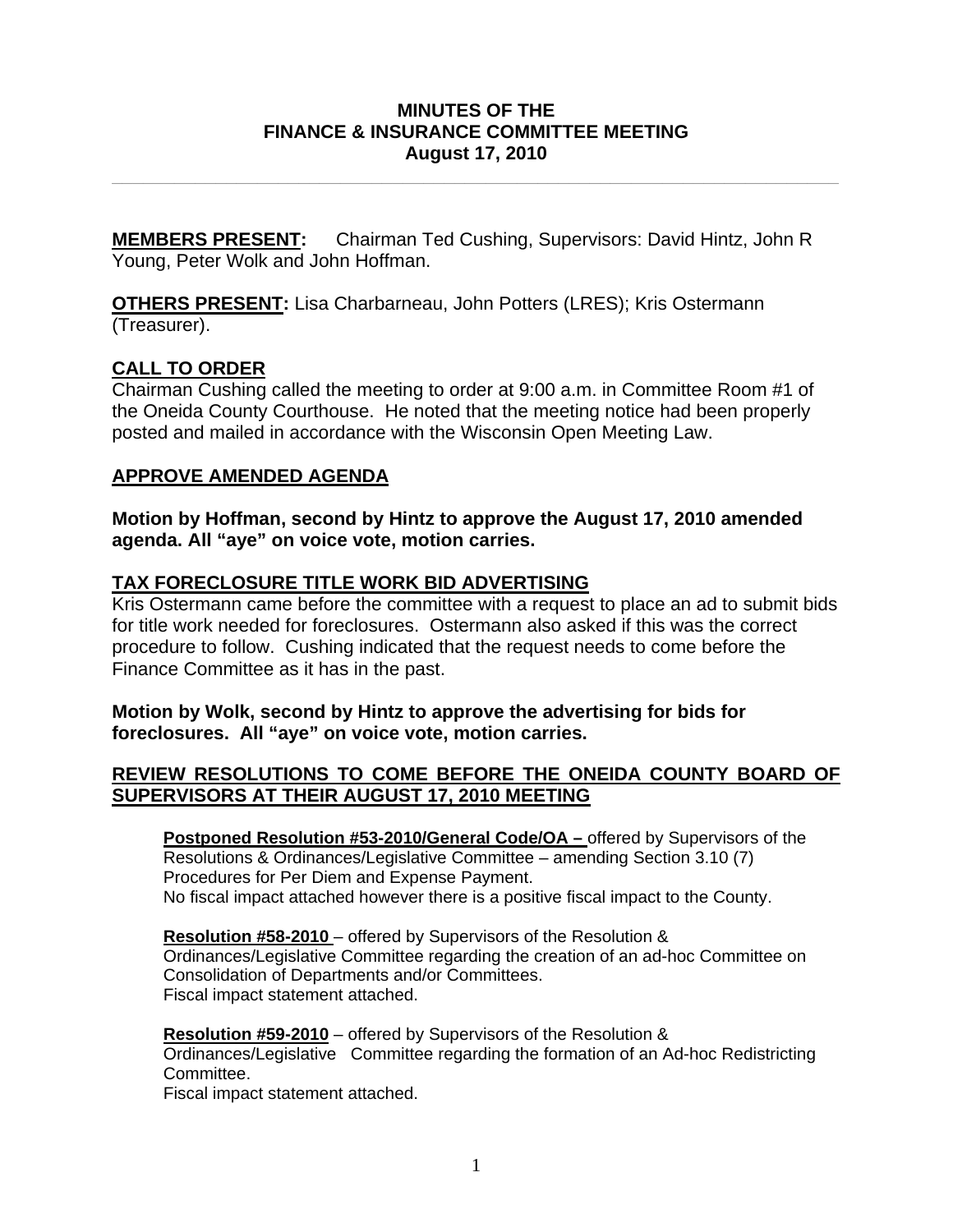#### **FINANCE & INSURANCE COMMITTEE MEETING August 17, 2010 Page 2**

**Resolution #60-2010 - offered by Supervisors of the Finance & Insurance Committee –** regarding County of Oneida borrowing from the Trust Funds of the State of Wisconsin for the purpose of re-loaning for the development and construction of a 30,000 square foot manufacturing facility.

No fiscal impact statement attached.

**Resolution #61-2010 –** offered by Supervisors of the Labor Relations and Employee Services regarding the Deputy Clerk I position reduced to 50%. Fiscal impact statement attached.

**Resolution #62-2010/Rez.Pet.#3-2010(parts 1 & 2) –** offered by Supervisors of the Planning & Zoning Committee amending the Master Zoning District Document and the Oneida County Official Zoning District Boundary Map – Town of Minocqua. No fiscal impact.

**Resolution #63-2010/Rez.Pet.#3-2010 (part 3) –** offered by Supervisors of the Planning & Zoning Committee recommending denial of the rezone petition #3-1010 (part 3) – Town of Minocqua. No fiscal impact.

**Resolution #64-2010 –** offered by the Supervisors of the Agricultural & Extension/Land & Water Conservation Committee regarding the approval of the Wisconsin Headwaters Invasive Partnership Memorandum of Understanding. No fiscal impact.

 **Resolution #65-2010 –** offered by Supervisors of the Forestry, Land & Outdoor Recreation Committee regarding the Countywide Route and Trail Plan Update. No fiscal impact statement attached however there are fiscal impacts to the County.

**Resolution #66-2010 –** offered by Supervisors of the Comprehensive Planning Oversight Committee recommending the County Board of Supervisors adopt an Ordinance to constitute official approval of the Oneida County Comprehensive Plan. No fiscal impact statement attached however there are fiscal impacts to the County.

**Resolution #67-2010** – offered by the Supervisors of the Finance and Insurance Committee authorizing 2010 budget transfers. Fiscal impact within resolution.

**Resolution #68-2010** – offered by the Supervisors of the Agriculture & Extension Education/Land & Water Conservation Committee regarding the authorization to apply for 75% grant funding assistance under the Aquatic Invasive Species Grant Program from the WDNR.

Fiscal impact statement attached.

**Resolution #69-2010** – offered by the Supervisors of the Buildings and Grounds Committee regarding the purchase of the Northern Advantage Job Center. Fiscal impact.